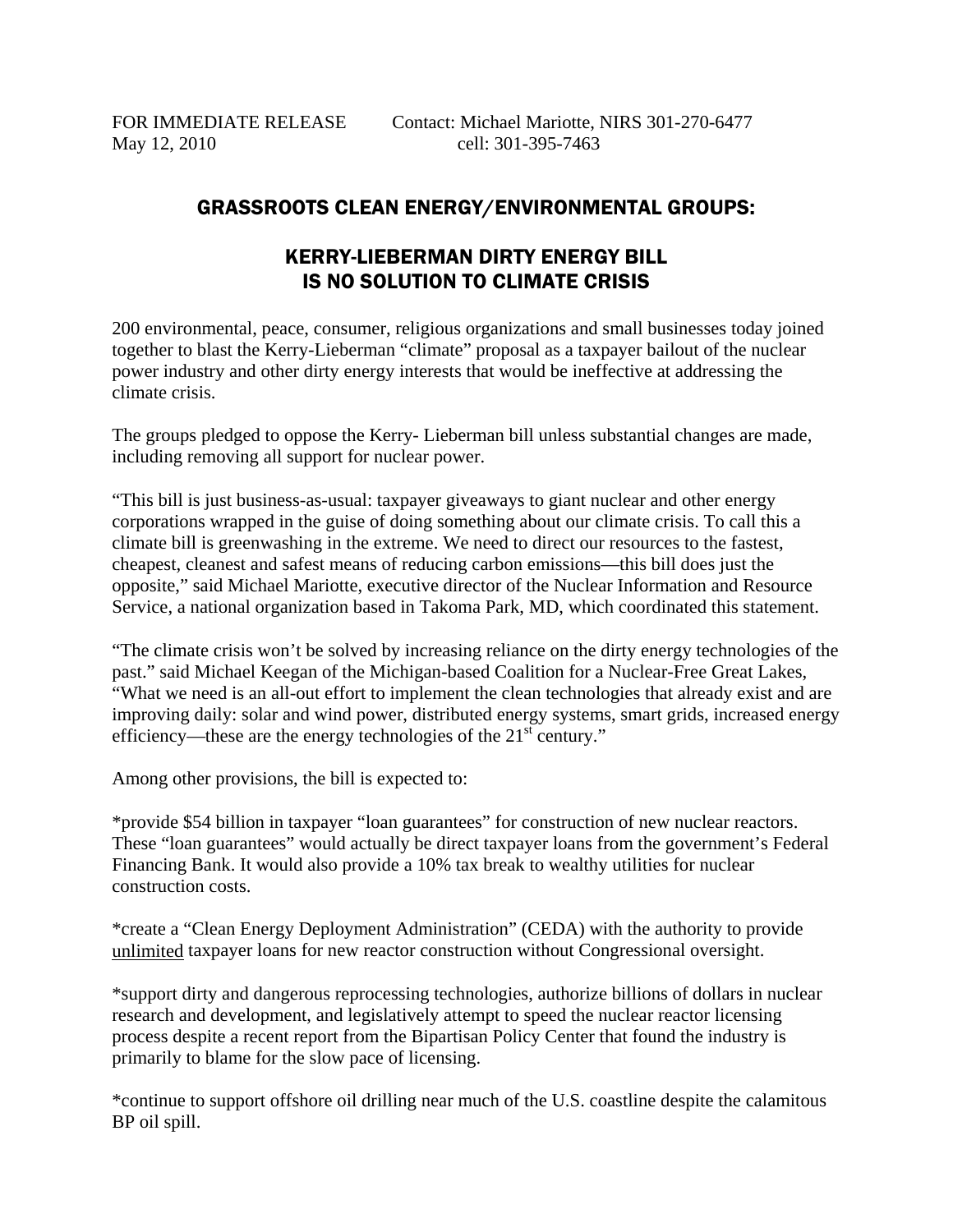\*provide \$10 billion for wasteful and impossible "clean coal" development.

\*target a reduction in carbon emissions of only 17% from 2005 levels by 2020—far lower than most scientists believe is necessary.

Groups in New England were particularly upset at their Senators' actions. "Senator John Kerry's blatant support of the nuclear industry has left thousands of his Massachusetts constituents questioning his judgment," said Sandra Gavutis, executive director of C-10, a grassroots group in eastern Massachusetts.

"Senator Joe Lieberman is the nuclear power industries' best friend in the U.S. Senate. His support for a major federal loan guarantee for the nuclear power industry comes as no surprise. However, he does not represent the interests of the people of Connecticut, who demand investment instead in safe, clean, renewable energy," added Nancy Burton of the Connecticut Coalition Against Millstone.

In an affront to environmentalists across the world, Senators Kerry and Lieberman originally chose April 26—the  $24<sup>th</sup>$  anniversary of the Chernobyl nuclear catastrophe—to unveil their "climate bill" that would provide vast new government support for construction of new nuclear reactors and make future Chernobyl-like disasters even more likely. Only the sudden withdrawal of support for the bill by South Carolina Senator Lindsay Graham changed the bill's release date.

"Everyone needs to face the tragic truth about the very real consequences of nuclear catastrophe," says Glenn Carroll, coordinator of Nuclear Watch South. "The Chernobyl accident is *still* happening as wildlife intrudes the ruined reactor and spreads radiation around the countryside. The massive concrete sarcophagus is 24 years old and threatens to collapse, initiating another deadly plume of radiation to the environment. Sun and wind promise us complete freedom from the untenable threat of irreversible nuclear contamination and our leaders must be pressed upon to heed Chernobyl's warning against investing in more nuclear reactors." Nuclear Watch South is based in Georgia where the giant Southern Company is slated to receive the first government nuclear payouts for two new reactors at the Vogtle site near Augusta.

"In the past month we've commemorated Chernobyl--the worst man-made disaster in history- and seen two new disasters: a massive oil spill on our Gulf Coast and a coal mine explosion," said Mariotte. "Nuclear power, oil and coal are not solutions to climate change, they are enormous environmental problems. These Senators should know better. The widespread opposition to this bill indicated by these 200 organizations indicates the American people want real solutions to the climate crisis, not more expensive bailouts for dirty energy interests."

## **Signers listed by State**

Patricia Birnie GE Stockholders Alliance Tucson, AZ

Jack & Felice Cohen-Joppa The Nuclear Resister Tucson, AZ

Russell Lowes, Research Director www.SafeEnergyAnalyst.org Tucson, AZ

Stephen M. Brittle Don't Waste Arizona Phoenix, AZ

Dave Ewoldt Executive Director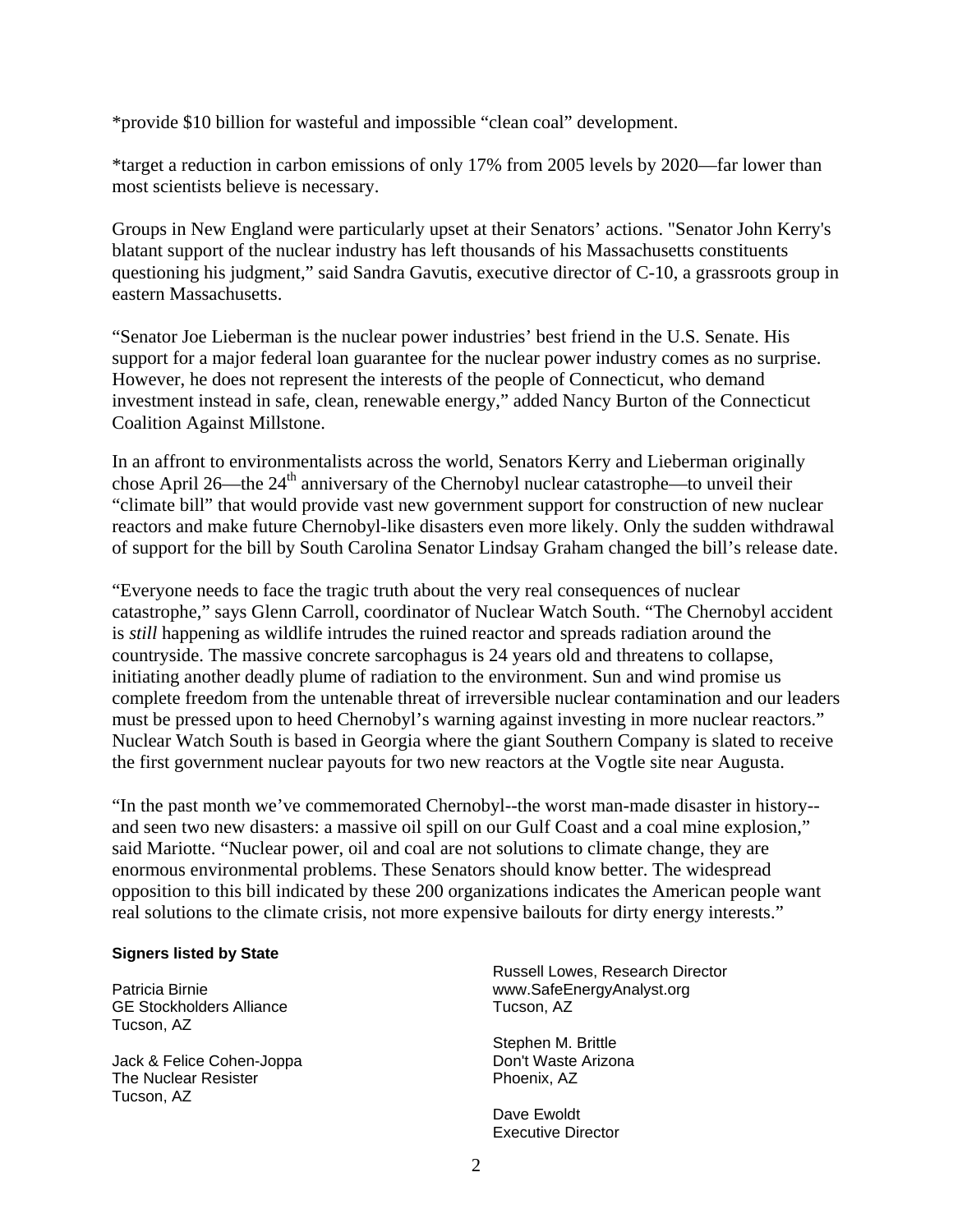Natural Systems Solutions Tucson, AZ

Bill Cunningham Southwest Solar Tucson, AZ

Julia Rouvier Flagstaff Nuclear Awareness Project Flagstaff, AZ

Christopher Worcester Solar Wind Works Truckee, CA

Elaine Holder, President Mothers for Peace Action Committee San Luis Obispo, CA

Robin Bayer, President Magic Palo Alto, CA

Linda Seeley Terra Foundation San Luis Obispo, CA

Mary Beth Brangan EON, The Ecological Options Network Bolinas, CA

Philip Tymon, Administrative Director Occidental Arts and Ecology Center Occidental, CA

Lillian Light, President The Environmental Priorities Network Palos Verdes, CA

Leslie Sheridan, President The Added Edge, Inc. Vineburg, CA

Steven Gorelick International Society for Ecology and Culture Berkeley, CA

Enid Schreibman Center for Safe Energy Berkeley, CA

Monroe Jeffrey International Tribal Association Perris, CA

Carol Wiebe

Westhaven Center for the Arts Trinidad, CA

Joyce McLean Santa Cruz WILPF Santa Cruz, CA

Marylia Kelley Tri-Valley CAREs Communities Against a Radioactive Environment Livermore, CA

Sheldon Plotkin Southern California Federation of Scientists Los Angeles, CA

Bernice Fischer Peninsula Women's International League for Peace and Freedom Palo Alto, CA

Guenn Johnsen-Gentry Director of Education and Outreach North Valley Food Co-op Redding, CA

Albert G Cohen Southern California Ecumenical Council Pasadena, CA

Todd Steiner, Executive Director Turtle Island Restoration Network Forest Knolls, CA

Patricia Krommer C.S.J. Sisters of St. Joseph Los Angeles, CA

Wendy Oser Nuclear Guardianship Project Berkeley, CA

Dorothy Holland, Co-Chair Santa Barbara Branch Women's International League for Peace & Freedom Santa Barbara, CA

Ananda Lee Tan North American Program Coordinator Global Alliance for Incinerator Alternatives Berkeley, CA

Free Soil Party of the U.S. Los Angeles, CA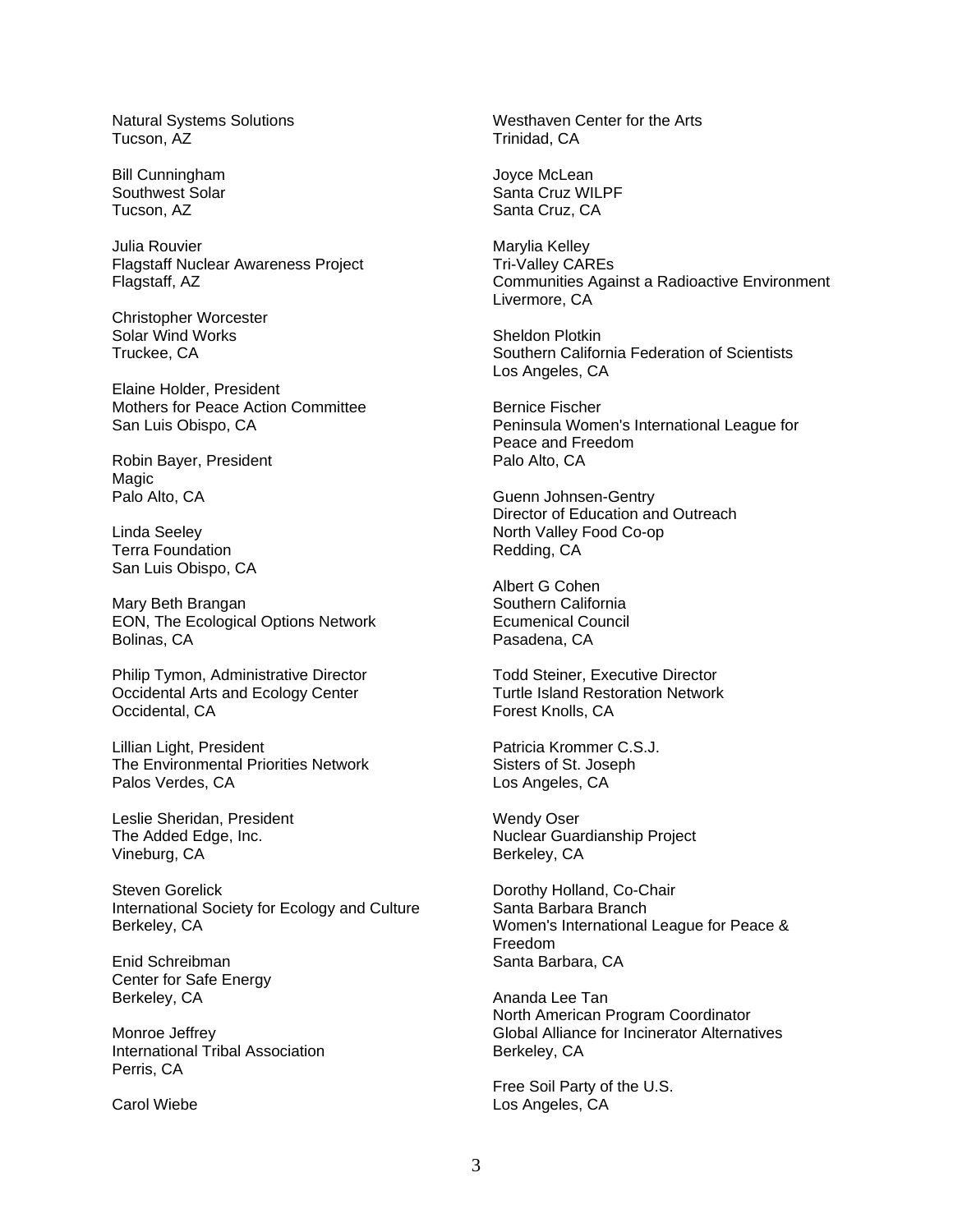Mark Moulton Fund For Peace Initiatives Menlo Park, CA

Faye Butler Pax Christi Fremont, CA

Evan Ravitz, Founder Vote.org Boulder, CO

Lezley Suleiman President, Tallahassee Area Community Canon City, CO

Sharyn Cunningham, Co-Chair Colorado Citizens Against Toxic Waste, Inc. Canon City, CO

Judi Friedman, Chair PACE (Peoples Action for Clean Energy, Inc.) Canton, CT

Nancy Burton Connecticut Coalition Against Millstone Redding Ridge, CT

Paula Panzarella Fight the Hike New Haven, CT

Alan Muller, Executive Director Green Delaware Port Penn, DE

Jim Riccio **Greenpeace** Washington DC

Scott Sklar The Stella Group, Ltd. Washington, DC

Jay Marx, Campaign Coordinator Proposition One Committee for Nuclear Disarmament and Economic Conversion Washington, DC

Donald Keesing **Coordinator** Voices Opposed To Environmental Racism Washington, DC

Jim Walker

No Nukes Now Tallassahee, FL

Marilyn Blackwell Help Save the Apalachicola River Group Wewahitchka, FL

Cara Campbell, Chair Ecology Party of Florida, Ft. Lauderdale, FL

Nancy O'Byrne Pax Christi Northeast Florida St. Augustine, FL

John Hedrick Panhandle Citizens Coalition Tallahassee, FL

Dick Glick Corporation for Future Resources Tallahassee, FL

Rev. Dr. Kathleen A. Bishop Rabbi Barry Silver Social Justice League of Palm Beach County Lake Worth, FL

Joyce Tarnow, President Floridians for a Sustainable Population Cross City, FL

Sue Michalson, chair The Village Greens Environmental Club The Villages, FL

Michael Canney Alachua County Green Party Gainesville, FL

Glenn Carroll Nuclear Watch South Atlanta, GA

Tom Ferguson Foundation for Global Community Atlanta, GA

Bob Darby Food Not Bombs Atlanta, GA

Bobbie Paul, Executive Director Georgia WAND Atlanta, GA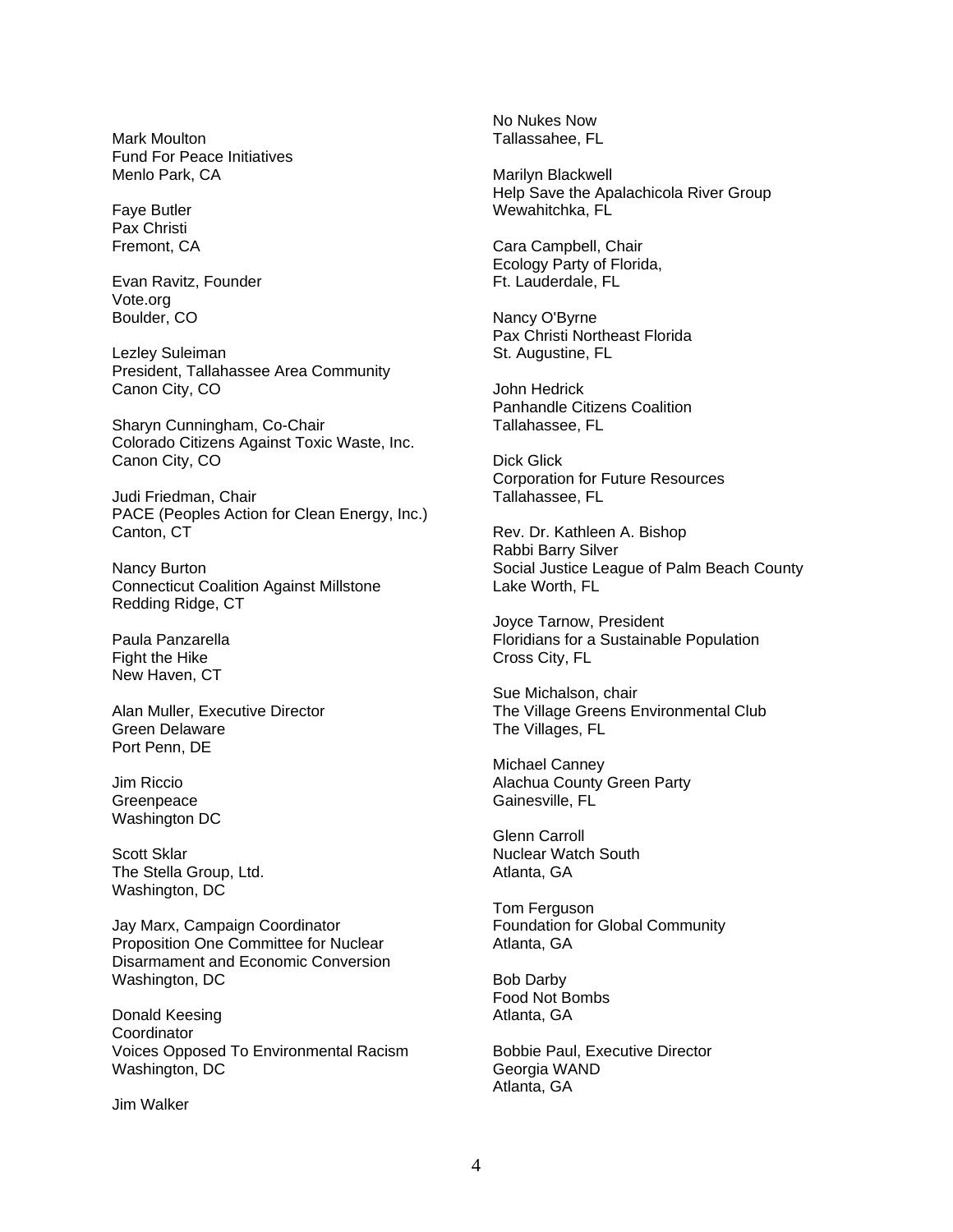Adele Kushner, Executive Director Action for a Clean Environment Alto, GA

Roy H. Taylor III Choosing Green Canton, GA

Andrea Shipley, Executive Director Snake River Alliance Boise, ID

Dave Kraft Nuclear Energy Information Service Chicago, IL

Carolyn Treadway No New Nukes Normal, IL

Carol Stark, Director Citizens Against Ruining the Environment-C.A.R.E. Lockport IL

Maureen Headington Stand Up/Save Lives Campaign Burr Ridge, IL

Cheryl Becker Body Wisdom Incorporated Lake Bluff, IL

John E. Surette, SJ **Spiritearth** La Grange Pk, IL

Rich Wenzel, President Health Practitioners of America Chicago, IL

John Blair, president Valley Watch, Inc. Evansville, IN

Ann Suellentrop Physicians for Social Responsibility Kansas City **Chapter** Kansas City, KS

Nancy Givens, CoChair BGGreen Partnership for a Sustainable **Community** Bowling Green, KY

Corinne Whitehead, President

Coalition for Health Concern, Inc. Benton, KY

W. H. Herke, Ph.D. Citizens for a Clean Environment Baton Rouge, LA

Deb Katz Citizens Awareness Network Shelburne Falls, MA

Sandra Gavutis, Executive Director C-10 Foundation Newburyport, MA

Nancy Munger and Laura Roskos, Co-Presidents WILPF, U.S. Section Boston, MA

Hugh Harwell, MRP Ecological Planner, Designer & Builder Sirius Ecovillage Shutesbury, MA

Margaret Sheehan, President Biomass Accountability Project, Inc. Cambridge, MA

Andrée Collier & Ken Ward Jamaica Plain Green House Jamaica Plain, MA

Jonathan Mark, Publisher, Flyby News Wendell Depot, MA

D.O., Glen & Jean The Enviro Show WXOJ-LP & WMCB Florence, MA

Virginia Pratt Boston Branch, Women's International League for Peace and Freedom Boston, MA

David Starr, Director GREEN Northampton Northampton, MA

Brent Baeslack, Co-chair Haverhill Environmental League Haverhill MA

William S. Linnell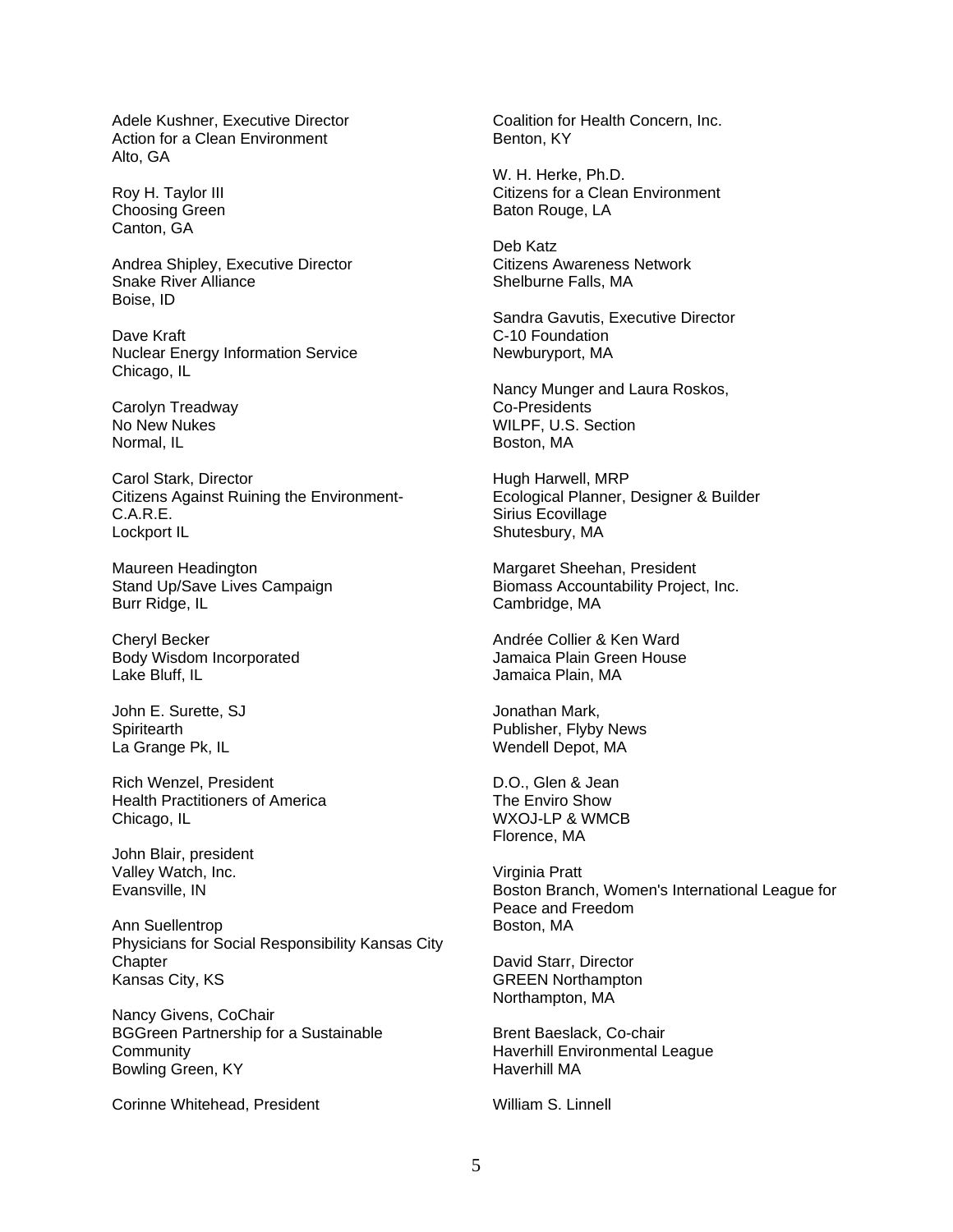Cheaper, Safer Power Portland, ME

Bradshaw Cummings Peace Action Maine Portland, ME

Michael Mariotte, Executive Director Nuclear Information and Resource Service Takoma Park, MD

Max Obuszewski Baltimore Nonviolence Center Baltimore, MD

Ken Bossong, Executive Director SUN DAY Campaign Takoma Park, MD

Kevin Kamps Beyond Nuclear Takoma Park, MD

Angela Flynn, Coordinator Teach Environmental Awareness for Community **Health** Bethesda, MD

Gwen Dubois Chesapeake Physicians for Social Responsibility Baltimore, MD

Dagmar Fabian Crabshell Alliance Baltimore, MD

Keith Gunter Citizens' Resistance at Fermi Two Monroe, MI

Alice Hirt Don't Waste Michigan Holland, MI

Michael J. Keegan Coalition for a Nuclear-Free Great Lakes Monroe, MI

Joel Welty, Executive Director Michigan Alliance of Cooperatives Blanchard, MI

Eugenia Bajorek SJF & PCUUC Peace and Justice Oakland, MI

Derek Grigsby The Detroit Peoples Water Board Detroit, MI

Vic Macks Michigan Stop the Nuclear Bombs Campaign Detroit, MI

Amber Garlan Green Party of St. Paul St. Paul, MN

Judi Poulson, Chair Fairmont MN Peace Group Fairmont, MN

Danene Provencher West Metro Global Warming Action Group Mound, MN

Susu Jeffrey, Founder Friends of Coldwater Twin Cities, MN

Jean Chovan, Joy Johnson Co-chairs Southeastern Minnesota Alliance of Peacemakers Rochester, MN

Christine Frank, Coordinator Climate Crisis Coalition of the Twin Cities Minneapolis, MN

Mark Haim Missourians for Safe Energy Columbia, MO

Chris Daum Oasis Montana Inc. Renewable Energy Supply & Design Stevensville, MT

Buffalo Bruce Western Nebraska Resources Council Chadron, NE

Steve Larrick, President South Salt Creek Community Organization Lincoln, NE

Peggy Maze Johnson Citizen Alert Las Vegas, NV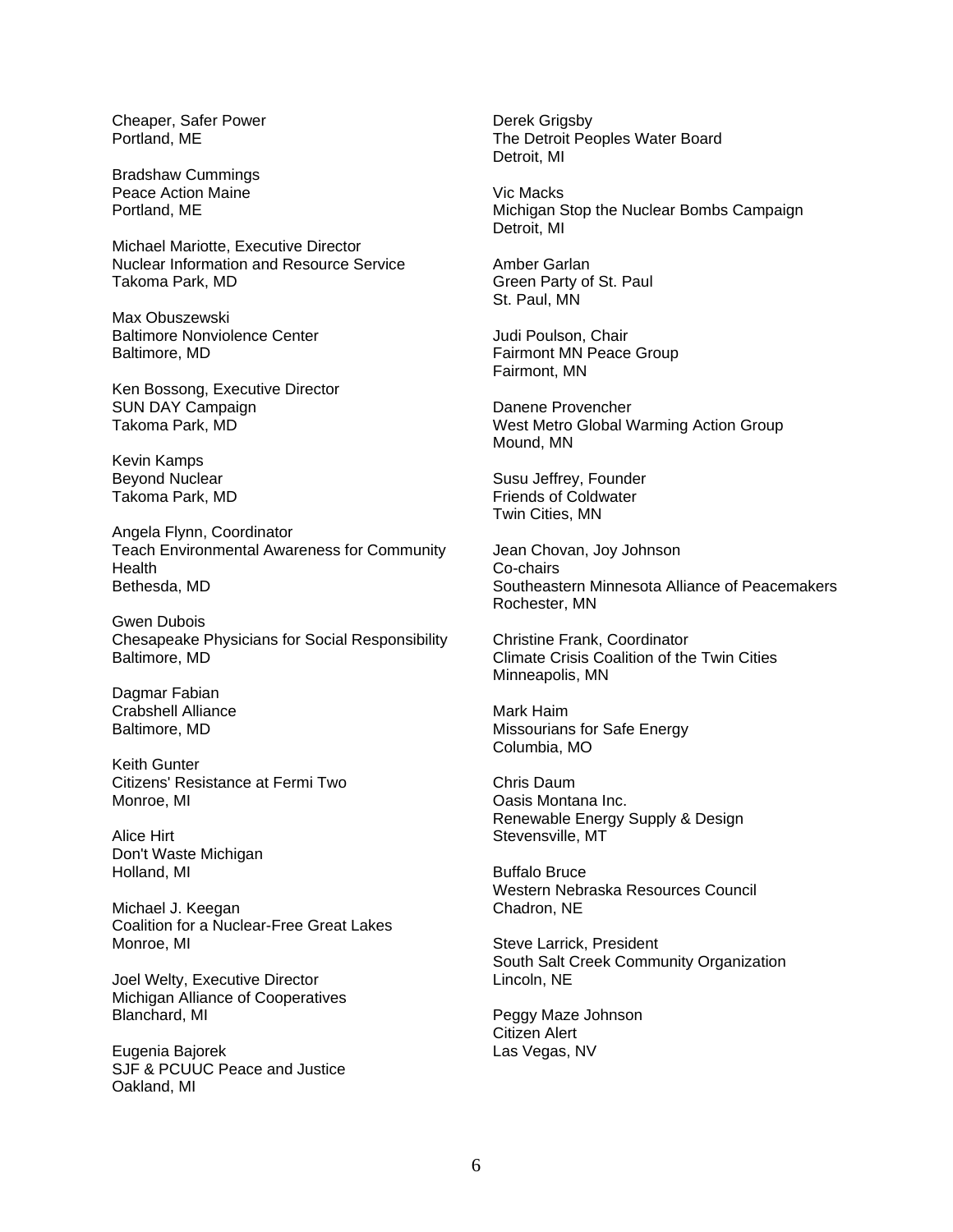Doug Bogen Executive Director Seacoast Anti-Pollution League Portsmouth, NH

Paula Gotsch **GRAMMES** Normandy Beach, NJ

Lori Gold Genesis Farm Blairstown, NJ

Janet Greenwald Citizens for Alternatives to Radioactive Dumping Albuquerque, NM

Joni Arends, Executive Director Concerned Citizens for Nuclear Safety Santa Fe, NM

Lesley Weinstock, Coordinator Aguq es Vida Action Team (AVAT) Albuquerque, NM

Marian Naranjo, Director Honor Our Pueblo Existence (H.O.P.E.) Espanola, NM

Penelope McMullen, SL Loretto Community Santa Fe, NM

John Boomer MASE (Multicultural Alliance For A Safe Environment) Albuquerque, NM

Pam Gilchrist Network of Spiritual Progressives Santa Fe, NM

Greg Mello Los Alamos Study Group Albuquerque, NM

Douglas Meiklejohn New Mexico Environmental Law Center Santa Fe, NM

Alice Slater Nuclear Age Peace Foundation, NY New York, NY

Barbara Warren Executive Director Citizens' Environmental Coalition Albany, NY

Arnold Gore Consumers Health Freedom Coalition New York, NY

Stanley Romaine, Chair Great Neck SANE/Peace Action Great Neck, NY

Gerald R. Lotierzo, Co-Chair Peace Action of Central New York

JK Canepa, Co-Founder New York Climate Action Group New York, NY

Aresh Javadi, Executive Director The More Gardens! Fund New York, NY

Ann Eagan Green Party NYC New York, NY

James Rauch, Secretary F.A.C.T.S. (For A Clean Tonawanda Site) Alden, NY

Conrad Miller M.D. Founder Physicians For Life Watermill, NY

Elaine Donovan, co-founder Concerned Citizens for Peace Honeoye, NY

Joseph Mangano MPH MBA Executive Director Radiation and Public Health Project New York, New York

Jim Warren, Executive Director NC WARN Raleigh, NC

Lewis E. Patrie, MD, Chair Western N. C. Physicians for Social Responsibility Asheville, NC

E.M.T. O'Nan, Director Protect All Children's Environment Marion, NC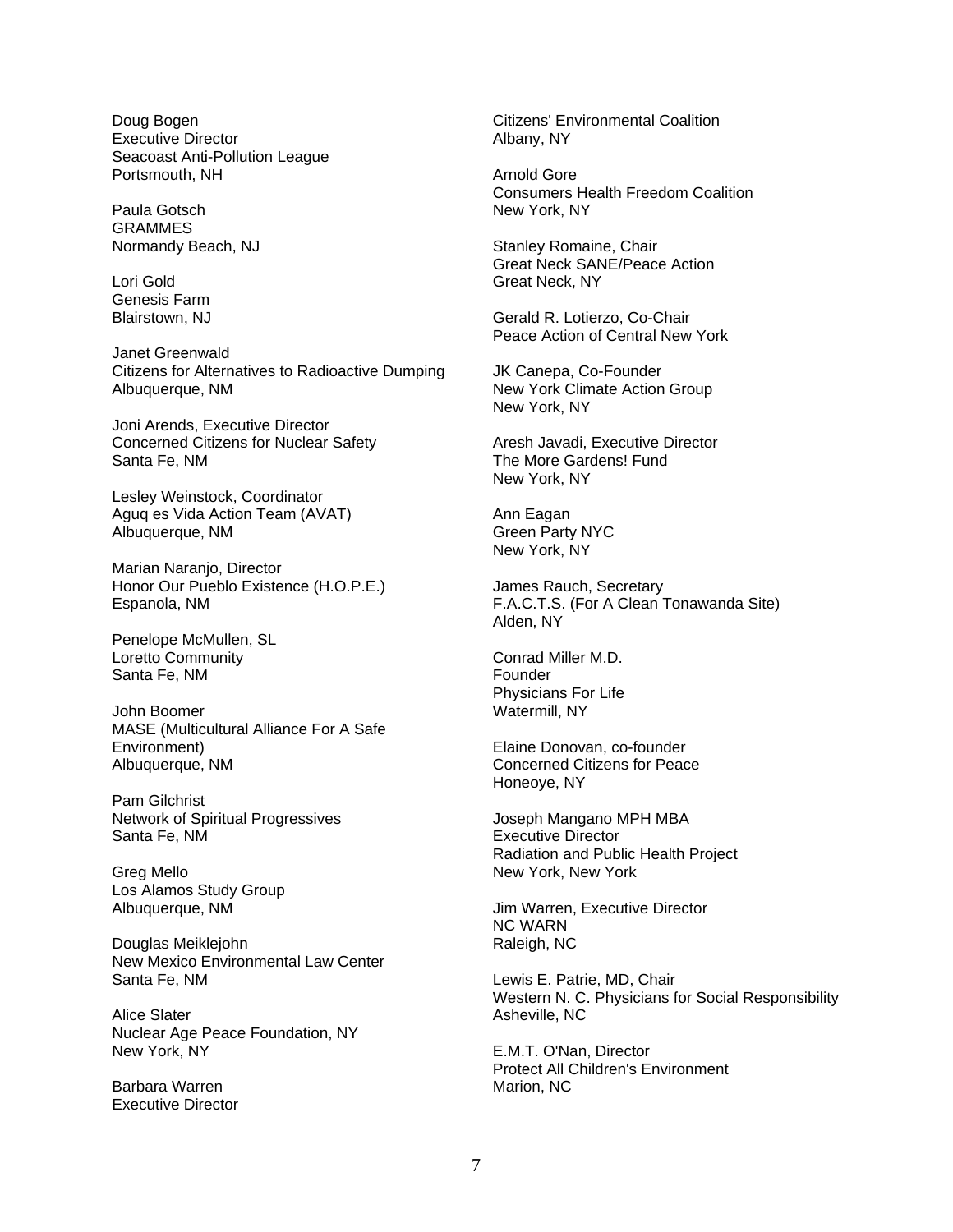Robert Eidus Eagle Feather Organic Farm Marshall, NC

Wells Eddleman, Staff Scientist NC Citizens Research Group Durham NC

Ed King Triangle Greens Pittsboro, NC

Roberta Dees Carolina Green Sense Charlotte, NC

Clare Hanrahan Coleman Smith War Resisters League-Asheville Asheville, NC

Elaine Lite, Chair Mountain Voices Alliance Asheville, NC

Charlie Thomas People Advocating Real Conservancy (PARC) Asheville, NC

Connie Kline Ohio Citizens Against a Radioactive Environment CARE Willoughby Hills, OH

Chris Borello, President Concerned Citizens of Lake Twp./Uniontown IEL Superfund Site, OH

Terry J. Lodge, Convenor Toledo Coalition for Safe Energy Toledo, OH

Karen Hansen, State Director Ohio Conference on Fair Trade Columbus, OH

Harvey Wasserman Solartopia.org Columbus, OH

Marilyn McCullough The Carrie Dickerson Foundation Tulsa, OK

B.A. Geary Citizens Action for Safe Energy Tulsa, OK

Nina Bell, J.D., Executive Director Northwest Environmental Advocates Portland, OR

Betsy Toll Living Earth Gatherings Portland, OR

Dona Hippert J.D., President Oregon Toxics Alliance Eugene, OR

Paige Knight, President Hanford Watch Portland, OR

Chuck Johnson Center for Energy Research Portland, OR

Lloyd Marbet, Executive Director Oregon Conservancy Foundation Boring, OR

Peter Bergel Oregon PeaceWorks Salem, OR

Lynn Sims Don't Waste Oregon Portland, OR

David Hughes Citizen Power Pittsburgh, PA

Dr. Lewis Cuthbert Alliance For A Clean Environment Pottstown, PA

Ernest Fuller Concerned Citizens for SNEC Safety Six Mile Run, PA

Mike Ewall Energy Justice Network Philadelphia, PA

Zoey Alderman-Tuttle Student Green Team of Mercyhurst College Erie, PA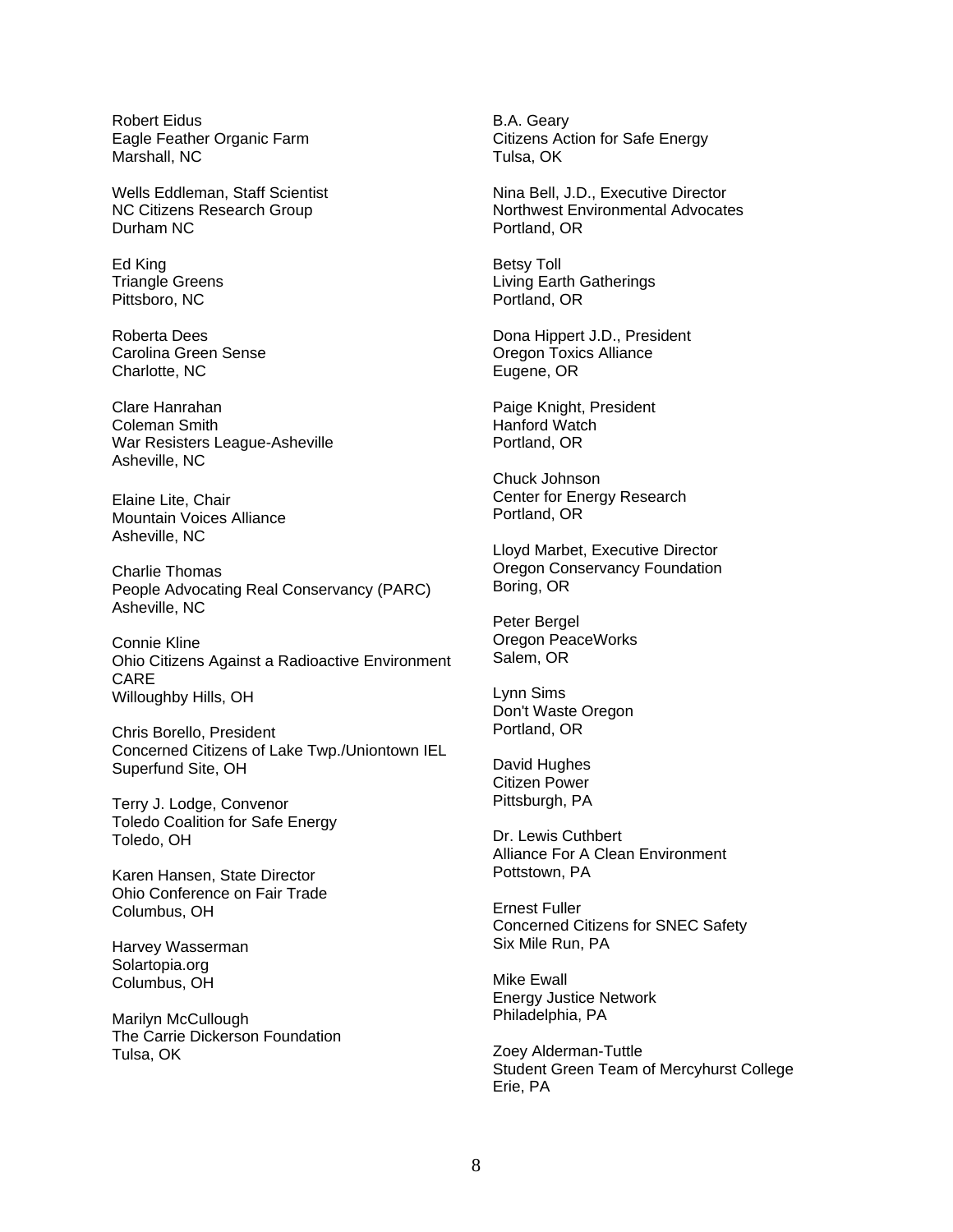Eric Epstein Three Mile Island Alert Harrisburg, PA

Katharine Dodge, President Northeast PA Audubon Society Honesdale, PA

Uke Jackson Uke Jackson Productions, Inc. Delaware Water Gap, PA

Mary Elizabeth Clark SSJ Earth Center Philadelphia, PA

Terri MacKenzie SHCJ The EcoSpirituality Group, American Province Sisters of the Holy Child Rosemont, PA

Nancy Tate LEPOCO Peace Center Bethlehem, PA

I.K. Samways Chair Green Party of Pennsylvania Harrisburg, PA

Sandy Hazley, Chair Green Party of Allegheny County Pittsburgh, PA

Bill Belitskus, Board President Allegheny Defense Project (ADP) Kane, PA

Joe Martin McKean County Citizens Against Nuclear Waste Bradford, PA

Patricia Hval, Chair Westerly Peak Oil Task Force Westerly, RI

William Smith, III USA Nica Windpower, Inc. Jamestown, RI

Finian Taylor Hilton Head for Peace Hilton Head, SC

Louise Gorenflo, moderator Know Nuclear Crossville TN

Kathleen Ferris, Co-Founder Citizens to End Nuclear Dumping in TN Murfreesboro, TN

Irucka Embry EcoC2S (EcoCsquaredS) Murfreesboro/Nashville, TN

Eric Lewis, Administrator Cumberland Green Bioregional Council Nashville, TN

Cynthia Weehler Energia Mia San Antonio, TX

Jerry Stein, President Peace Farm Amarillo, TX

Mary Schneider The Holographic Repatterning Institute At Austin Austin, TX

Marisol Cortez, Climate Justice Organizer Southwest Workers' Union San Antonio, TX

Peggy and Melodye Pryor No Bonds for Billioniares Andrews, TX

Joseph L. Goldman, Ph.D, CCM Technical Director International Center for the Solution of Environmental Problems Alpine, TX

Gary Stuard Founder/Executive Director Interfaith Environmental Alliance (IEA) Dallas, TX

Graciela Sanchez Esperanza Peace and Justice Center San Antonio, TX

Elena Day Peoples' Alliance for Clean Energy Charlottesville, VA

Jason Von Kundra, President GMU Environmental Action Group Fairfax, VA